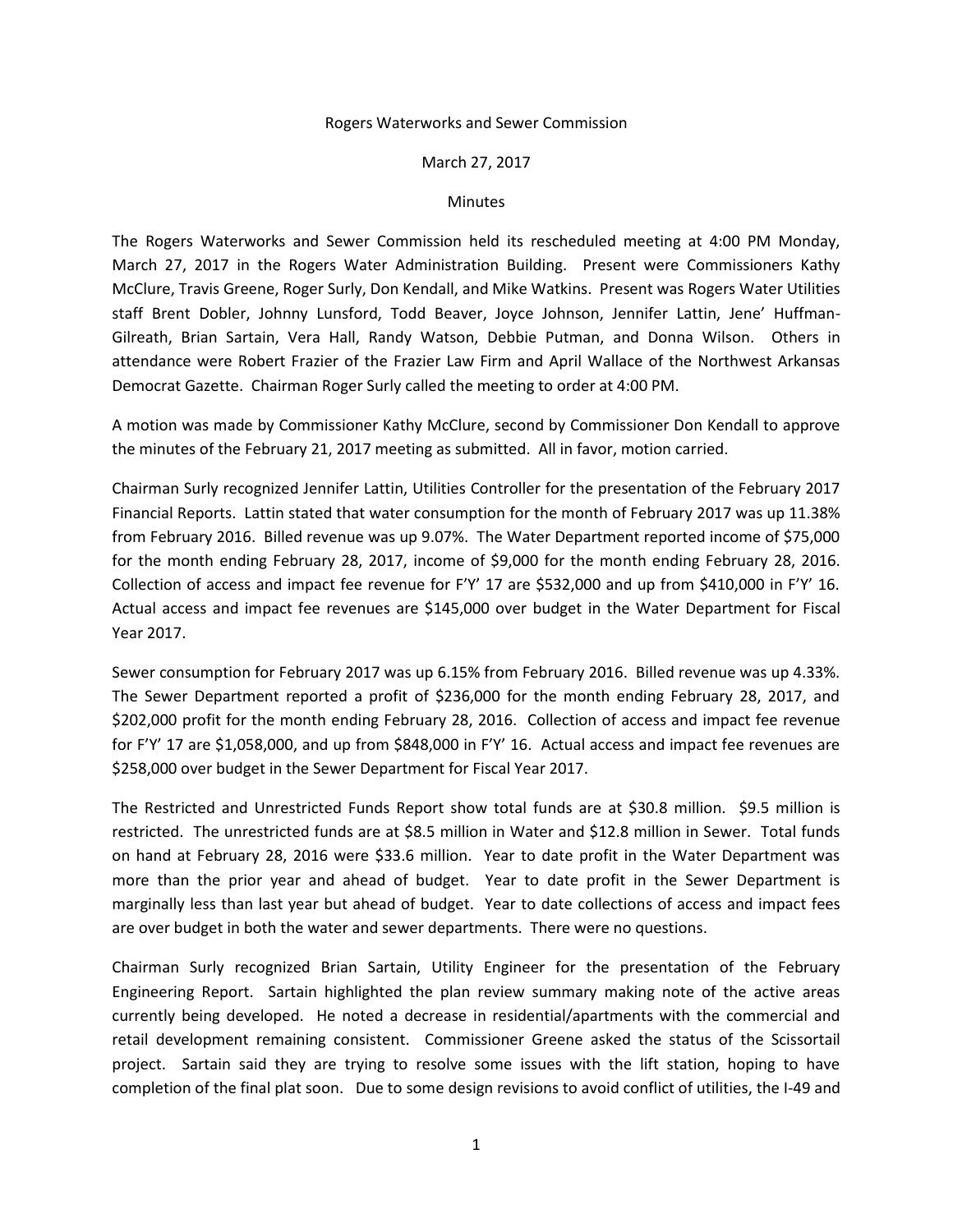71 B interchange will likely be 80% reimbursable by the Arkansas Highway & Transportation Department. The Monte Ne Rd Project is approximately 40% of completing utility relocations. The approximate 335 feet of waterline replacement from E Walnut St to E Chestnut St, relating to the redevelopment of the downtown area expects to begin next month. The bids for repainting the Tower Park Ground Storage Tank should be available next month. There were no further questions.

Chairman Surly recognized Todd Beaver, RPCF Manager for the presentation of the February RPCF Reports. There was no Osage Creek Monitoring Report for this month. Beaver stated that the monitoring of Dissolved Oxygen (DO) is not provided on the report but indicated concern with results due to having (earlier than normal) warmer temperatures in the lake. DO is a measurement of how much oxygen is dissolved in the water. He said with us having one of the higher DO requirements in the state, we could face some challenges ahead to comply with these requirements. Chairman Surly asked if other neighboring utilities have the same requirements. Beaver said no, most likely this issue will be addressed with Arkansas Dept of Environmental Quality (ADEQ) at the time of permit renewal to possibly obtain lower oxygen limits. Beaver stated that we have not yet received the required engineering reports as requested within the Administrative Compliance Order from Southeast Poultry (SEP). Monitoring is continuing and Attorney Robert Frazier is in communication with SEP. The FOG Program is continuing to verify compliance with GI pumping and saturation. Effective communication with all FSEs will help to know what is expected under City Code, and actions required of the findings of the inspection will also help to increase awareness of pumping requirements. There were no further questions.

Chairman Surly recognized Brent Dobler, Operations Manager for the presentation of the February Operations Reports. Dobler reviewed the data from the various departments. Locates are still moving upward due to increased development. Service calls remain consistent. Shutoffs have a downward trend. Dobler stated robo texting should start next month that will allow us to contact our customers utilizing different options. The CCTV inspection is now in full operation with the new camera truck online. The Vac-Con Report still has good results. The sewer flushing of 57,750 feet has increased over the past year but is about the same as the previous month. The valve exercising is down due to the manpower being utilized in valve locating primarily concentrating in the commercial areas. We have initiated locating the valves for our emergency plan such as being able to make certain Mercy can meet its needs. We have installed over 3,720 total meters in the change-out program thus far in F'Y' 17. The Lost Water Report is at 15% for the last twelve (12) months, and 13% for the month. The February average daily water usage was 7.55 MGD with a single daily use high of 8.70 MGD. There were no questions.

Chairman Surly recognized Jene' Huffman-Gilreath, Shared Services Manager to request approval of Resolution No. 17-07 authorizing Joyce Johnson to provide attestations for resolutions and other documents, and to perform other tasks of the Acting Secretary of the Rogers Waterworks and Sewer Commission during the absence of Earl Rausch. Commissioner Don Kendall made a motion, second by Commissioner Kathy McClure to approve Resolution No. 17-07 as submitted. All in favor, motion carried.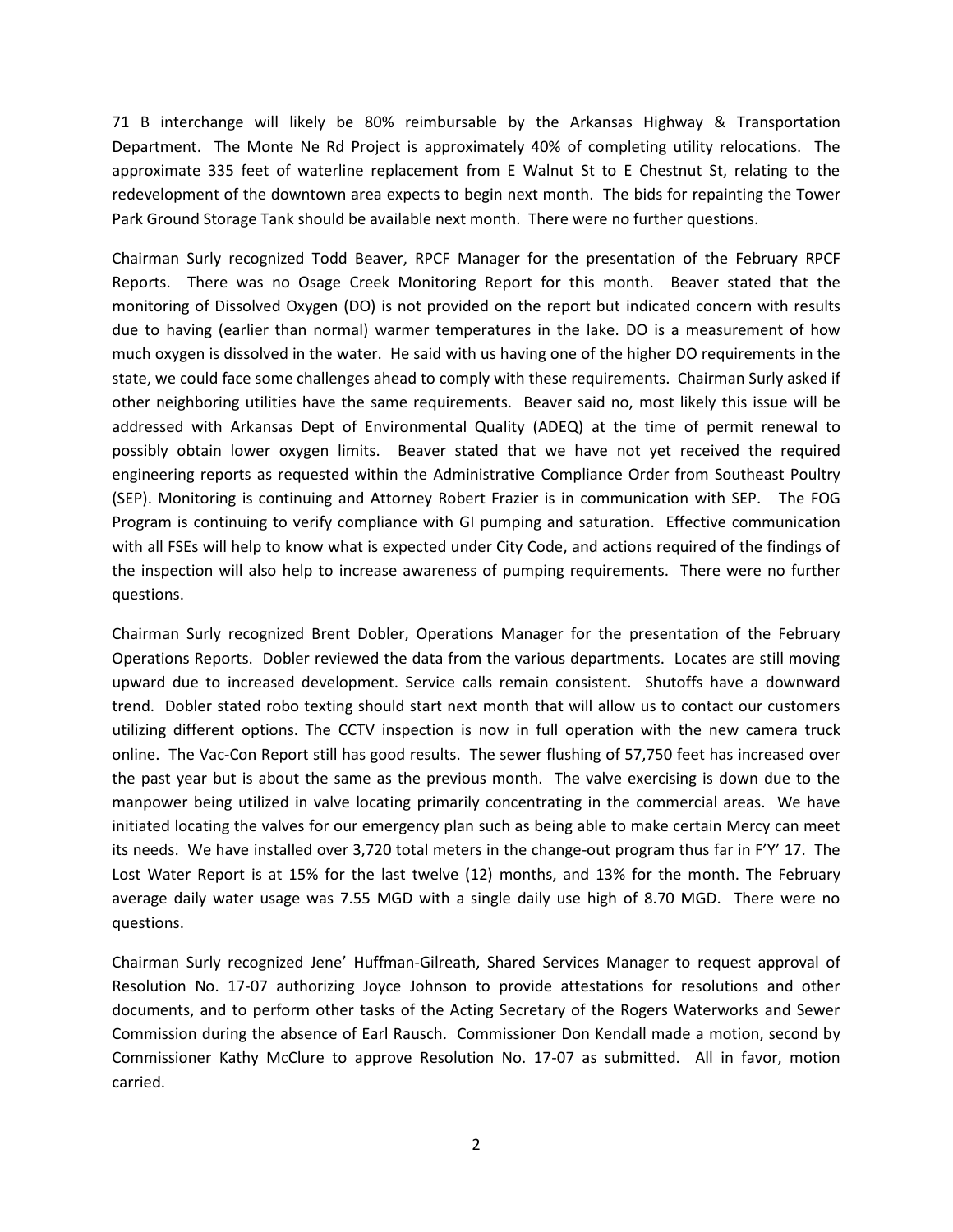Chairman Surly recognized Todd Beaver, RPCF Manager to present Resolution No. 17-08 for approval to purchase a Polyblend Polymer Feed System for use at the Rogers Pollution Control Facility; authorizing expenditure of funds for the purchase; waiving competitive bidding. Chairman Surly asked the main purpose of a Polyblend Polymer Feed System. Beaver explained that polymer allows for removal of water in the solids, which provides a higher percentage of solids. This chemical process helps to reduce the amount of gas needed for the dryer, making it cheaper and more efficient. Commissioner Kathy McClure asked how long it will take. Beaver said it will take approximately 6 weeks plus one week to self install. Chairman Surly asked if this was allocated in the budget. Joyce Johnson replied yes. There were no further questions. Commissioner Travis Greene made a motion, second by Commissioner Mike Watkins to approve Resolution No. 17-08 as submitted to purchase the Polyblend Polymer Feed System from Environmental Technical Sales for \$23,278.61. All in favor, motion carried.

Beaver continued with requesting approval of Resolution No. 17-09 for the replacement of solid lube bearings and rotor seal packing for the sludge dryer at the Rogers Pollution Control Facility; authorizing expenditure of funds for the parts and services; waiving competitive bidding. Chairman Surly asked if this is replacement of the original bearings. Beaver replied yes. There were no further questions. Commissioner Kathy McClure made a motion, second by Commissioner Travis Greene to approve Resolution No. 17-09 as submitted to replace the solid lube bearings and rotor seal packing from Desorber Service Solutions for \$38,810.69. All in favor, motion carried.

Chairman Surly recognized Jene' Huffman-Gilreath to present Resolution No. 17-10 designating Safety and Health Program Consulting Services, and/or inclusive services, as professional services which will not be procured through competitive bidding. Commissioner Travis Greene asked about the cost and who might be selected. Attorney Robert Frazier assured the Commission that this request is solely for the approval to use the RFQ process, we will not know the cost until selection has been made. Commissioner Don Kendall asked exactly what is involved. Todd Beaver explained the RPCF and Fields Ops would have various jobsites observed and assessments will be made according to job classifications. Recommendations would then be submitted to promote a more safe and healthy environment for employees. Chairman Surly asked what credentials would be needed. Beaver stated this selection would primarily reflect a history associated with water utilities and confirmed that background references also be available for contact. There were no further questions. Commissioner Travis Greene made a motion, second by Commissioner Kathy McClure to approve Resolution No. 17-10 as submitted designating Safety and Health Program Consulting Services as professional services. All in favor, motion carried.

Chairman Surly recognized Joyce Johnson, Business Manager to present Resolution No. 17-11 authorizing Jene' Huffman-Gilreath to represent the interests of the Rogers Waterworks and Sewer Commission and the Rogers Water Utilities with respect to the Northwest Arkansas Nutrient Trading Research and Advisory Group (NANTRAG). Johnson said this appointment authorizes her to perform the various functions and roles presently performed by Earl Rausch with respect to the Group. Ms. Huffman-Gilreath shall serve in this capacity during Mr. Rausch's absence, and upon Mr. Rausch's return to duty, shall, along with Mr. Rausch at his direction, continue to serve in this capacity as desired by Mr. Rausch.